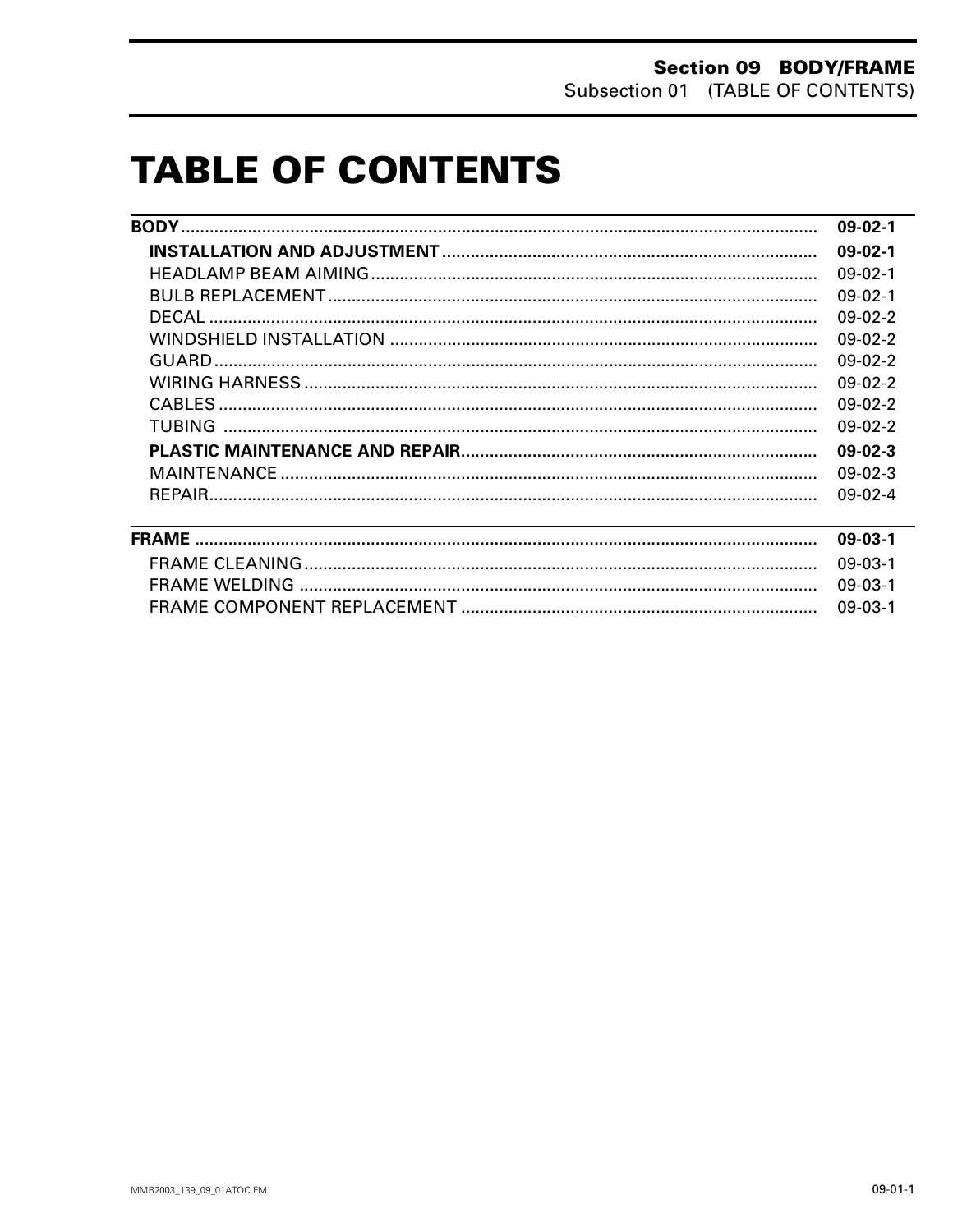# <span id="page-1-0"></span>**BODY 0**

## **INSTALLATION AND ADJUSTMENT**

## HEADLAMP BEAM AIMING

Beam aiming is correct when center of high beam is 25 mm (1 in) below the headlamp horizontal center line, scribed on a test surface, 381 cm (12 ft 6 in) away.

Measure headlamp center distance from ground. Scribe a line at this height on test surface (wall or screen). Light beam center should be 25 mm (1 in) below scribed line.



*TYPICAL*

- 
- *1. Headlamp center line A. 381 cm (12 ft 6 in)*
- *B. 25 mm (1 in) below center line*



- *1. Headlamp horizontal*
- *2. Light beam (high beam) (projected on the wall)*
- *3. Light beam center A. 25 mm (1 in)*
- 

#### Required Conditions

Place the vehicle on a flat surface perpendicular to test surface (wall or screen) and 381 cm (12 ft 6 in) away from it.

Rider or equivalent weight must be on the vehicle.

#### Select high beam.

## BULB REPLACEMENT

#### Headlamp

If any headlight bulb is burnt, open side panel.

Unplug burnt bulb connector. Remove the rubber boot.

Unfasten bulb retainer ring. Detach the bulb and replace. Properly reinstall parts.



*TYPICAL*

*1. Locking ring*

**CAUTION:** Never touch glass portion of an halogen bulb with bare fingers, as it shortens its operating life. If by mistake glass is touched, clean it with isopropyl alcohol which will not leave a film on the bulb.

#### **Taillight**

If the taillight bulb is burnt, expose the bulb by removing red plastic lens. To remove, unscrew the 2 retaining screws. Verify all lights after replacement.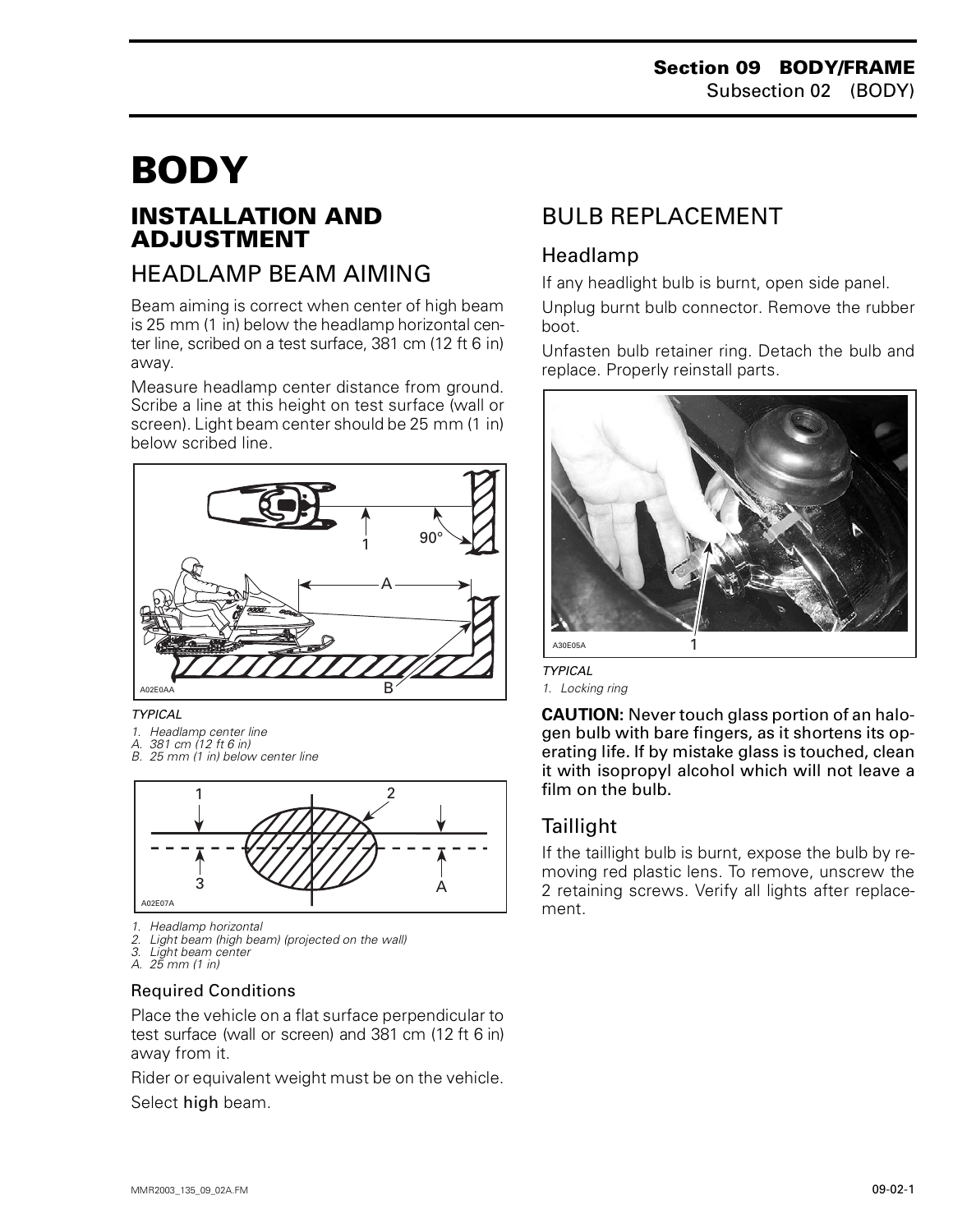## <span id="page-2-0"></span>**DECAL**

To remove a decal; heat old decal with a heat gun and peel off slowly.

Using isopropyl alcohol, clean the surface and dry thoroughly.

Apply liquid soap to new decal and carefully position the decal. Using a sponge or a squeegee, remove the air bubbles and surplus water working from the center toward the edges. Allow to air dry.

**CAUTION:** Do not apply isopropyl alcohol or solvent directly on decals. Use only in a well ventilated area.

## WINDSHIELD INSTALLATION

Remove protective film.

Position the windshield in its place then push it down until the pins are fully inserted into the grommets of windshield supports.

For windshield adjustment, refer to STEERING/ FRONT SUSPENSION section.

## GUARD

#### Disassembly and Assembly

NOTE: For additional information (ex.: exploded view) refer to the corresponding *Parts Catalog*.

#### **WARNING**

Engine should be running only with guard well secured in place.

#### Inspection

Check guard mounting bosses, clips and retainers for wear.

## WIRING HARNESS

### **WARNING**

Ensure all terminals are properly crimped on the wires and that all connector housings are properly fastened. Keep wires away from any rotating, moving, heating and vibrating parts. Use proper fastening devices as required.

# CABLES

#### **WARNING**

Before installation, ensure that all cables are in perfect condition. Properly install the cable ends and secure them in place. Pay attention to route them properly, away from any rotating, moving, heating or vibrating parts.

## TUBING

### **WARNING**

Always ensure that the fuel, vent, primer, impulse, injection oil and rotary valve oil lines are properly fixed to their connectors, that they are not perforated or kinked and that they are properly routed away from any rotating, moving, heating or vibrating parts. Also check for leaks. Replace if required.

NOTE: Refer to proper *Parts Catalog* to find suitable clip part numbers.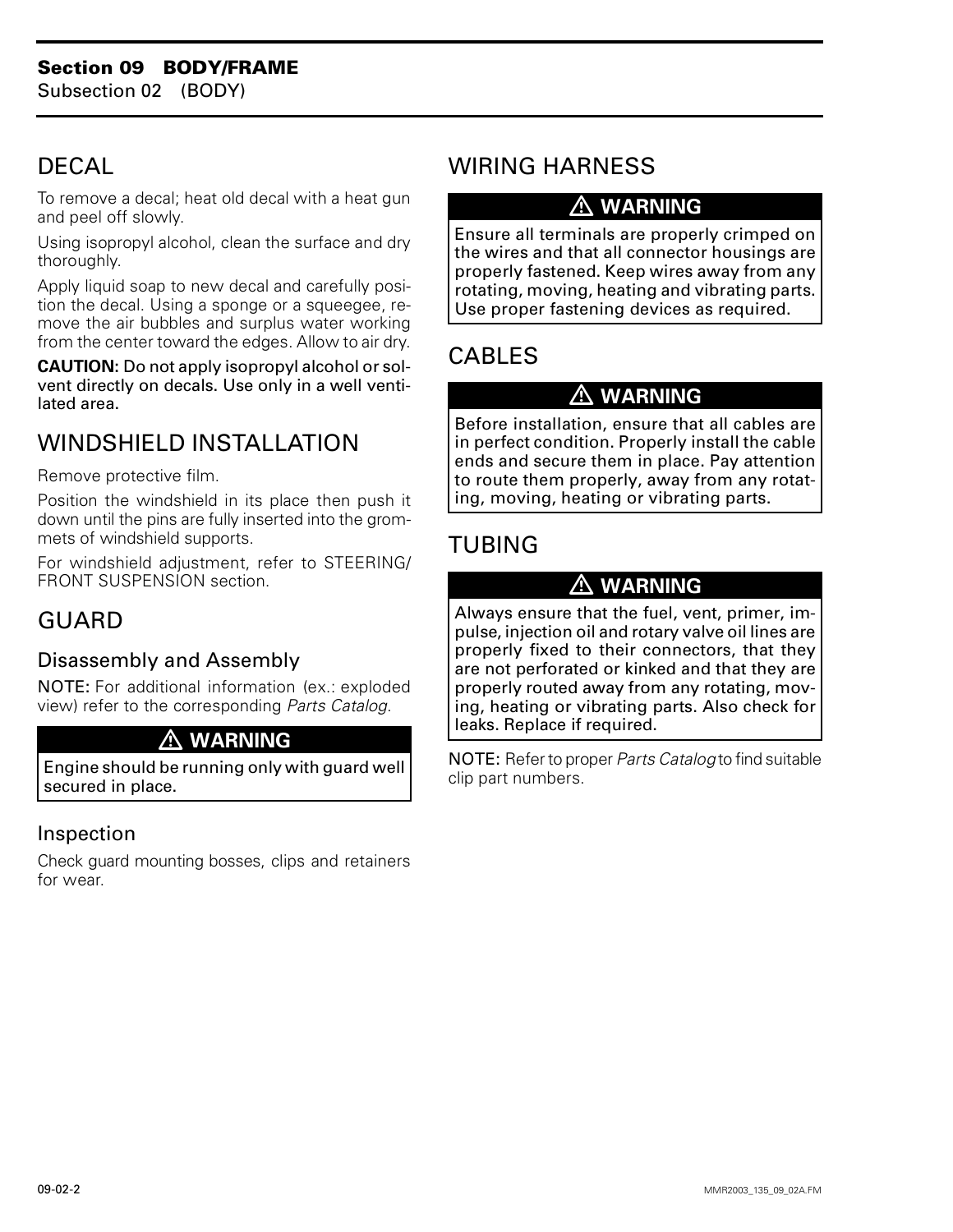## <span id="page-3-0"></span>**PLASTIC MAINTENANCE AND REPAIR**

## MAINTENANCE

Clean the vehicle thoroughly, removing all dirt and grease accumulation.

To clean use a soft clean cloth and either soapy water or isopropyl alcohol.

To remove grease, oil or glue use isopropyl alcohol.

**CAUTION:** Do not apply isopropyl alcohol or acetone directly on decals.

**CAUTION:** The following products must not be used to clean or wax any of the plastic components used on the vehicles:

- gasoline
- brake fluid
- kerosene
- diesel fuel
- lighter fluid
- varsol
- naphtha
- acetone
- strong detergents
- abrasive cleaners
- waxes containing an abrasive or a cleaning agent in their formula.

Apply wax on glossy finish only. Protect the vehicle with a cover to prevent dust accumulation during storage.

**CAUTION:** If for some reason the snowmobile has to be stored outside, it is preferable to cover it with an opaque tarpaulin. This will prevent the sun rays from affecting the plastic components and the vehicle finish.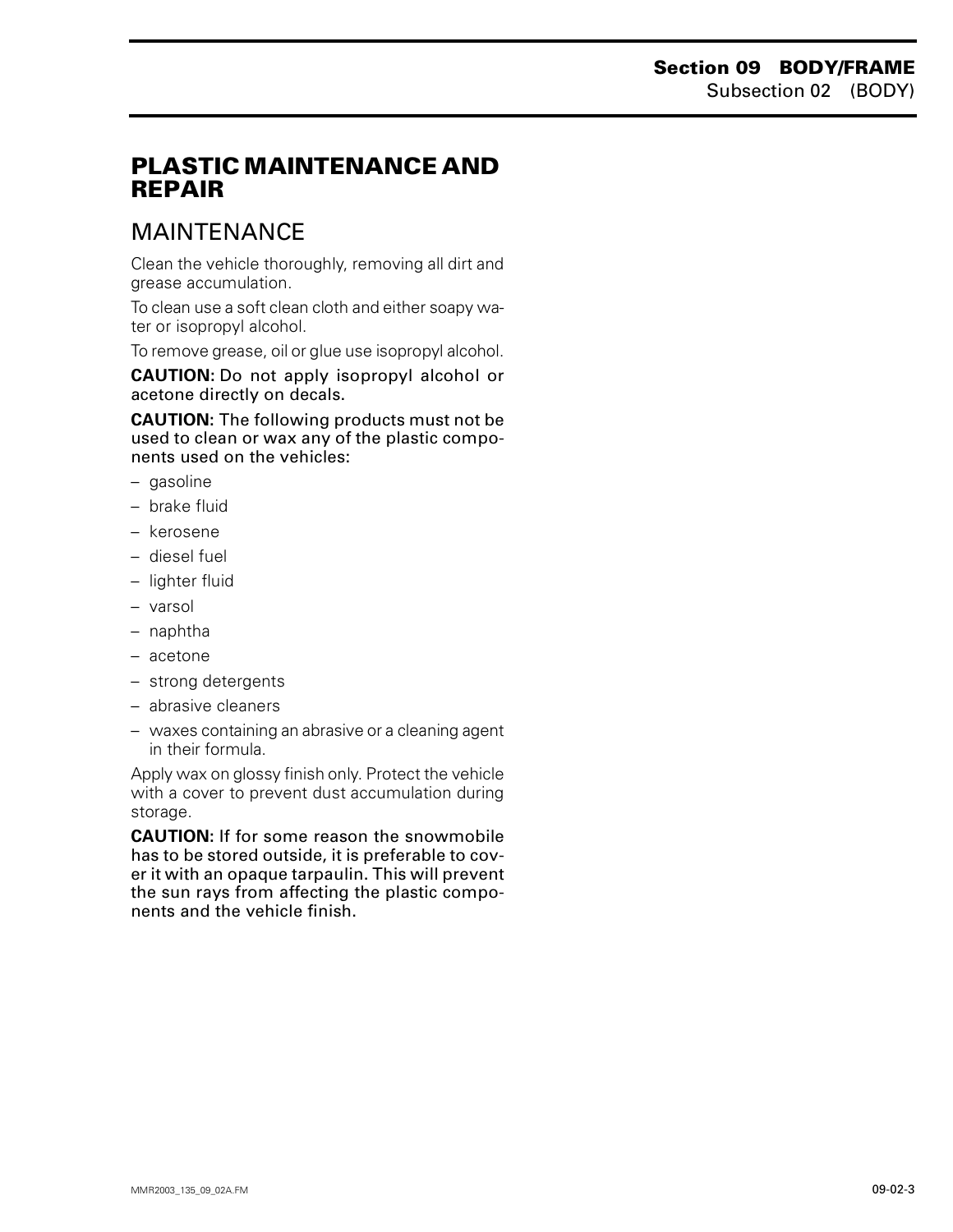## <span id="page-4-0"></span>REPAIR

The very first step before repairing plastic materials is to find out exactly which type of material is involved. Refer to following chart.

**CAUTION:** Consult chart below and repair kit instructions carefully, some repair products are not compatible with certain plastics.

#### **WARNING**

Polycarbonate windshields must never be repaired by welding or otherwise.

|                   |                | <b>REPAIRABLE</b>                 |                                        |               |
|-------------------|----------------|-----------------------------------|----------------------------------------|---------------|
| <b>PART</b>       | <b>MODEL</b>   | <b>IMPACT</b><br><b>COPOLYMER</b> | <b>R.R.I.M.</b><br><b>POLYURETHANE</b> | <b>SURLYN</b> |
| <b>BOTTOM PAN</b> |                |                                   |                                        |               |
|                   | All REV series |                                   |                                        |               |
| A32C7G4           |                |                                   |                                        |               |

For hood repair, refer to a specialized shop.

The following company provides a complete line of products to repair plastic materials:

| CREST INDUSTRIES, INC.<br>Trenton, MI 48183 | l Phone: 734-479-4141<br>l Toll Free: 1-800-822-4100<br>Fax: 1-800-344-4461<br>Fax: 734-479-4040<br>E-Mail: info@crestauto.com<br>www.crestauto.com |
|---------------------------------------------|-----------------------------------------------------------------------------------------------------------------------------------------------------|
|---------------------------------------------|-----------------------------------------------------------------------------------------------------------------------------------------------------|